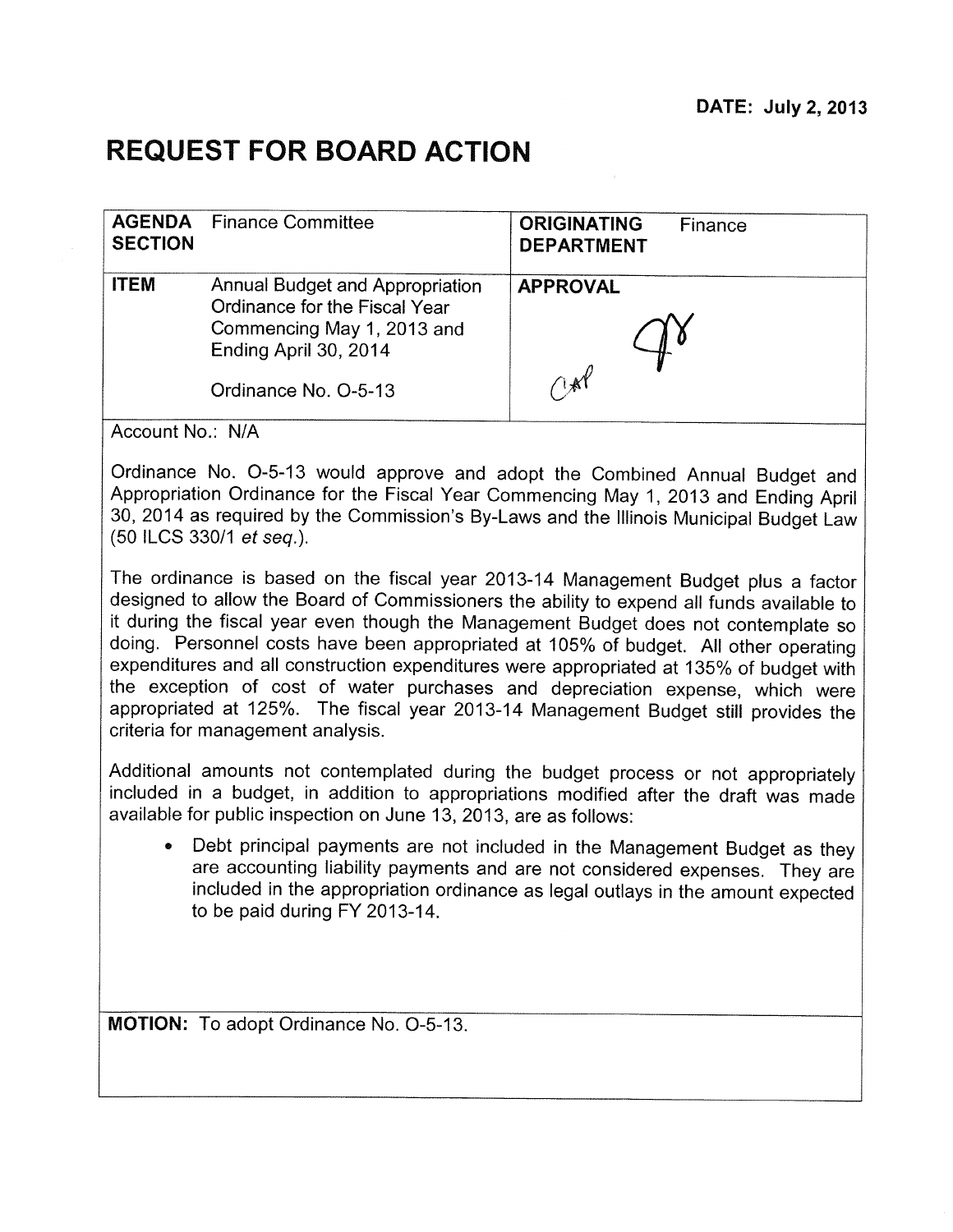### DuPAGE WATER COMMISSION

#### ORDINANCE NO. 0-5-13

## ANNUAL BUDGET AND APPROPRIATION ORDINANCE FOR THE FISCAL YEAR COMMENCING MAY 1. 2013 AND ENDING APRIL 30. 2014

BE IT ORDAINED by the Board of Commissioners of the DuPage Water Commission, Counties of DuPage, Cook and Will, Illinois, as follows:

SECTION ONE: That the following sums are authorized by law and the same are hereby appropriated for the Water Fund, the Revenue Bond Construction Fund, the Corporate Fund and the Arbitrage Rebate Fund of the DuPage Water Commission, for the objects and purposes hereinafter specified during the fiscal year commencing May 1, 2013 and ending April 30, 2014 and that the sums of money hereinafter set forth are deemed necessary to defray all necessary expenses and liabilities of the DuPage Water Commission for said period: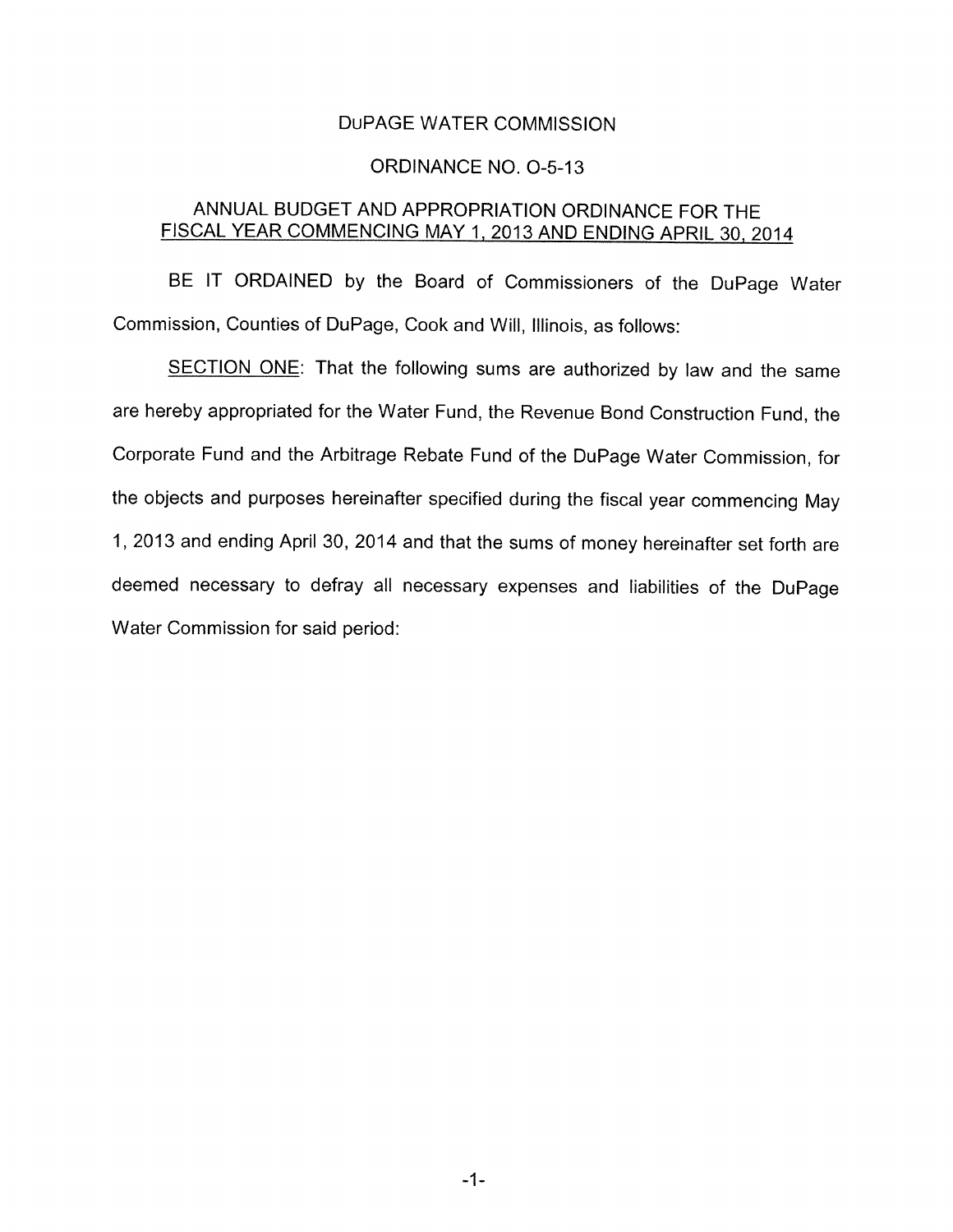Ordinance No. 0-5-13 DU PAGE WATER COMMISSION BUDGET AND APPROPRIATION ORDINANCE MAY 1, 2013 TO APRIL 30, 2014

|            |                                                          | <b>BUDGET/</b>       |
|------------|----------------------------------------------------------|----------------------|
|            |                                                          | <b>APPROPRIATION</b> |
| ACCT#      | <b>ACCOUNT TITLE</b>                                     | <b>AMOUNT</b>        |
|            | <b>WATER FUND RESOURCES</b>                              |                      |
| 01-5000    | <b>OPERATIONS &amp; MAINTENANCE PAYMENTS</b>             | 94, 185, 521         |
| 01-5110    | <b>FIXED COST PAYMENTS</b>                               | 7,144,729            |
| 01-5120    | SUBSEQUENT CUSTOMER RATE DIFFERENTIAL                    | 903,400              |
| 01-5130    | <b>EMERGENCY WATER SERVICE</b>                           | 15,970               |
| 01-5300    | <b>SALES TAXES</b>                                       | 32,299,519           |
| 01-5810    | <b>INTEREST INCOME FROM INVESTMENTS</b>                  | 252,000              |
| 01-5900    | <b>OTHER INCOME</b>                                      | 298,616              |
|            | TOTAL WATER FUND REVENUES                                | 135,099,755          |
|            | <b>WATER FUND EXPENDITURES</b>                           |                      |
| 01-2340    | REVENUE BOND PRINCIPAL PAYMENTS                          | 16,381,250           |
| 01-2310    | DEBT CERTIFICATE PRINCIPAL PAYMENTS                      | 25,000,000           |
| 01-2322    | CAPITAL LEASE PRINCIPAL PAYMENTS                         | 8,300                |
| 01-60-6110 | SALARIES OF COMMISSION PERSONNEL                         | 2,869,665            |
| 01-60-6120 | PERSONNEL - PENSION, INSURANCE AND TAXES                 | 1,098,623            |
| 01-60-6130 | PERSONNEL - TRAINING, DEVELOPMENT AND TRAVEL             | 76,650               |
| 01-60-6190 | OTHER PERSONNEL EXPENSES                                 | 31,815               |
| 01-60-6210 | <b>WATER CONSERVATION</b>                                | 27,000               |
| 01-60-6230 | COST OF INVESTMENT FEES AND BANK CHARGES                 | 82,350               |
| 01-60-6250 | LEGAL SERVICES AND NOTICES                               | 402,300              |
| 01-60-6260 | <b>AUDIT SERVICES</b>                                    | 60,750               |
| 01-60-6280 | <b>CONSULTING SERVICES</b>                               | 189,000              |
| 01-60-6290 | <b>CONTRACTUAL SERVICES</b>                              | 485,055              |
| 01-60-6400 | <b>INSURANCE COVERAGES</b>                               | 839,025              |
| 01-60-6512 | <b>GENERATOR DIESEL FUEL</b>                             | 212,625              |
| 01-60-6513 | <b>GAS UTILITY EXPENSES</b>                              | 54,000               |
| 01-60-6514 | <b>COMMUNICATION SYSTEMS</b>                             | 113,184              |
| 01-60-6520 | OFFICE SUPPLIES AND PUBLICATIONS                         | 45,283               |
| 01-60-6531 | PRINTING AND POSTAGE EXPENSES                            | 31,253               |
| 01-60-6540 | PROFESSIONAL DUES                                        | 22,586               |
| 01-60-6550 | COST OF REPAIRS AND MAINT. OF OFFICE<br><b>EQUIPMENT</b> | 17,982               |
| 01-60-6560 | REPAIRS AND MAINTENANCE OF BUILDINGS                     | 283,959              |
| 01-60-6580 | <b>COMPUTER SOFTWARE</b>                                 | 47,520               |
| 01-60-6590 | SOFTWARE MAINTENANCE                                     | 116,701              |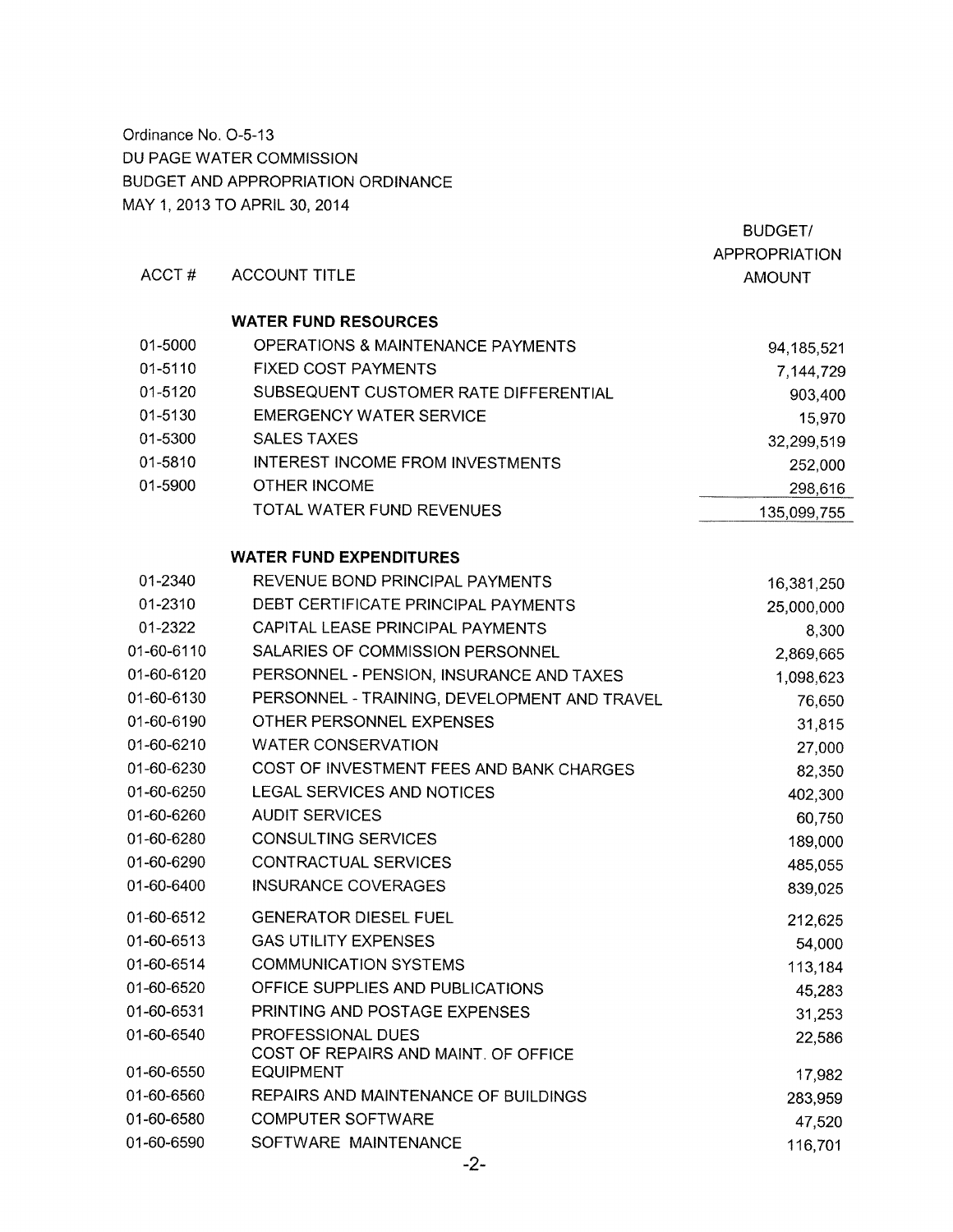| 01-60-6591 | OTHER ADMINISTRATIVE EXPENSES                                                            | 20,115       |
|------------|------------------------------------------------------------------------------------------|--------------|
| 01-60-6611 | <b>COST OF WATER PURCHASES</b>                                                           | 107,898,849  |
| 01-60-6612 | <b>ELECTRIC UTILITY EXPENSES</b>                                                         | 3,397,950    |
| 01-60-6613 | PURCHASE OF WATER CHEMICALS                                                              | 34,020       |
| 01-60-6614 | <b>COST OF WATER TESTING</b>                                                             | 27,540       |
| 01-60-6620 | PUMP STATION OPERATIONS                                                                  | 772,875      |
| 01-60-6630 | COST OF REPAIRS AND MAINTENANCE OF PIPELINES<br>COST OF REPAIRS AND MAINT. OF VEHICLES & | 1,078,346    |
| 01-60-6640 | <b>EQUIPMENT</b>                                                                         | 153,360      |
| 01-60-6722 | REVENUE BOND INTEREST PAYMENTS                                                           | 1,379,700    |
| 01-60-6723 | NOTE INTEREST - CERTIFICATES OF DEBT                                                     | 1,282,500    |
| 01-60-6724 | CAPITAL LEASE INTEREST PAYMENTS                                                          | 2,835        |
| 01-60-6800 | LAND AND RIGHT-OF-WAY ACQUISITION COSTS                                                  | 32,738       |
| 01-60-6850 | COST OF FURNITURE & EQUIPMENT PURCHASES                                                  | 36,045       |
| 01-60-6860 | <b>COST OF MOTOR VEHICLES PURCHASES</b>                                                  | 54,000       |
| 01-60-6900 | DEPRECIATION EXPENSES                                                                    | 9,945,000    |
| 01-60-7110 | CONSTRUCTION OF WATER METERING STATIONS                                                  | 402,828      |
| 01-60-7700 | <b>COMMISSION CAPITAL PROJECTS</b>                                                       | 6,608,250    |
| 01-60-7980 | COST OF CAPITALIZED FIXED ASSETS                                                         | 0            |
| 01-60-7990 | <b>CONTINGENCY</b>                                                                       | 11,573,674   |
|            | TOTAL WATER FUND EXPENDITURES                                                            | 193,197,501  |
|            | WATER FUND REVENUE OVER (UNDER)                                                          |              |
|            | <b>EXPENDITURES</b>                                                                      | (58,097,746) |
|            | AVAILABLE WATER FUND BALANCES 05/01/2013                                                 | 58,097,746   |
|            | AVAILABLE WATER FUND BALANCES 04/30/2014                                                 | 0            |
|            | <b>AVAILABLE WATER FUND BALANCES</b>                                                     | 05/01/13     |
|            | Cash and Cash Equivalents                                                                | 20,351,459   |
|            | Investments                                                                              | 44,817,142   |
|            | <b>Accounts Payable</b>                                                                  | (7,070,854)  |
|            | TOTAL AVAILABLE WATER FUND BALANCES                                                      | 58,097,746   |
|            |                                                                                          |              |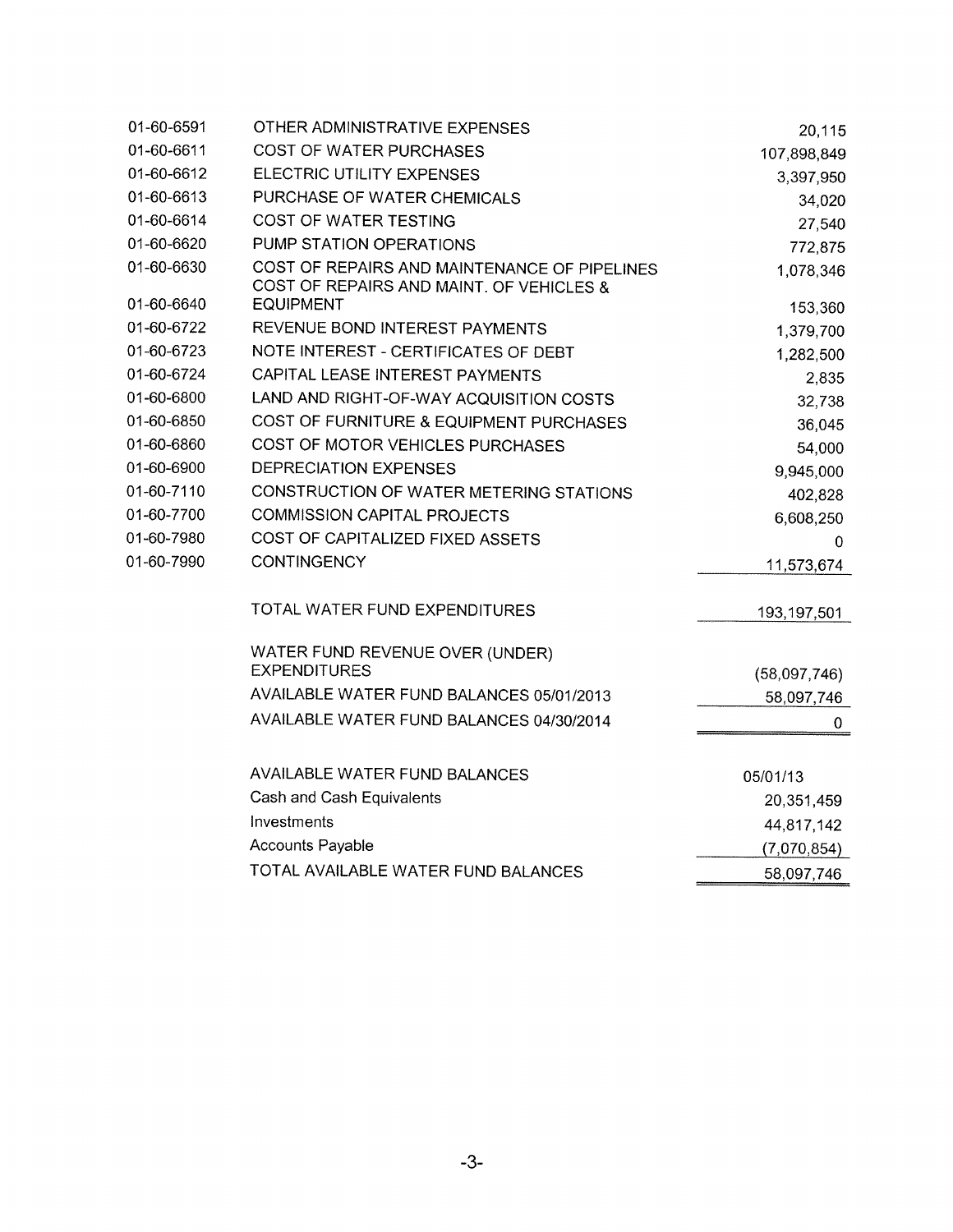SECTION TWO: This Ordinance shall be in full force and effect from and after its adoption.

SECTION THREE: This Ordinance shall be available for public inspection at the office of the DuPage Water Commission.

AYES: L. Crawford, R. Furstenau, C. Janc, W. Murphy, J. Pruyn, **D. Russo, F. Saverino , M. Seheek, P. Suess , and J . Zay**  NAYS: **None**  ABSENT: **J**. Broda, D. Loftus, and J.B. Webb ADOPTED this  $\frac{18}{3}$  day of  $\frac{18}{3}$  day of  $\frac{18}{3}$ 

mes ' hairman

ATTEST: Clerk

Board/Ordinances/2013/O-5-13.docx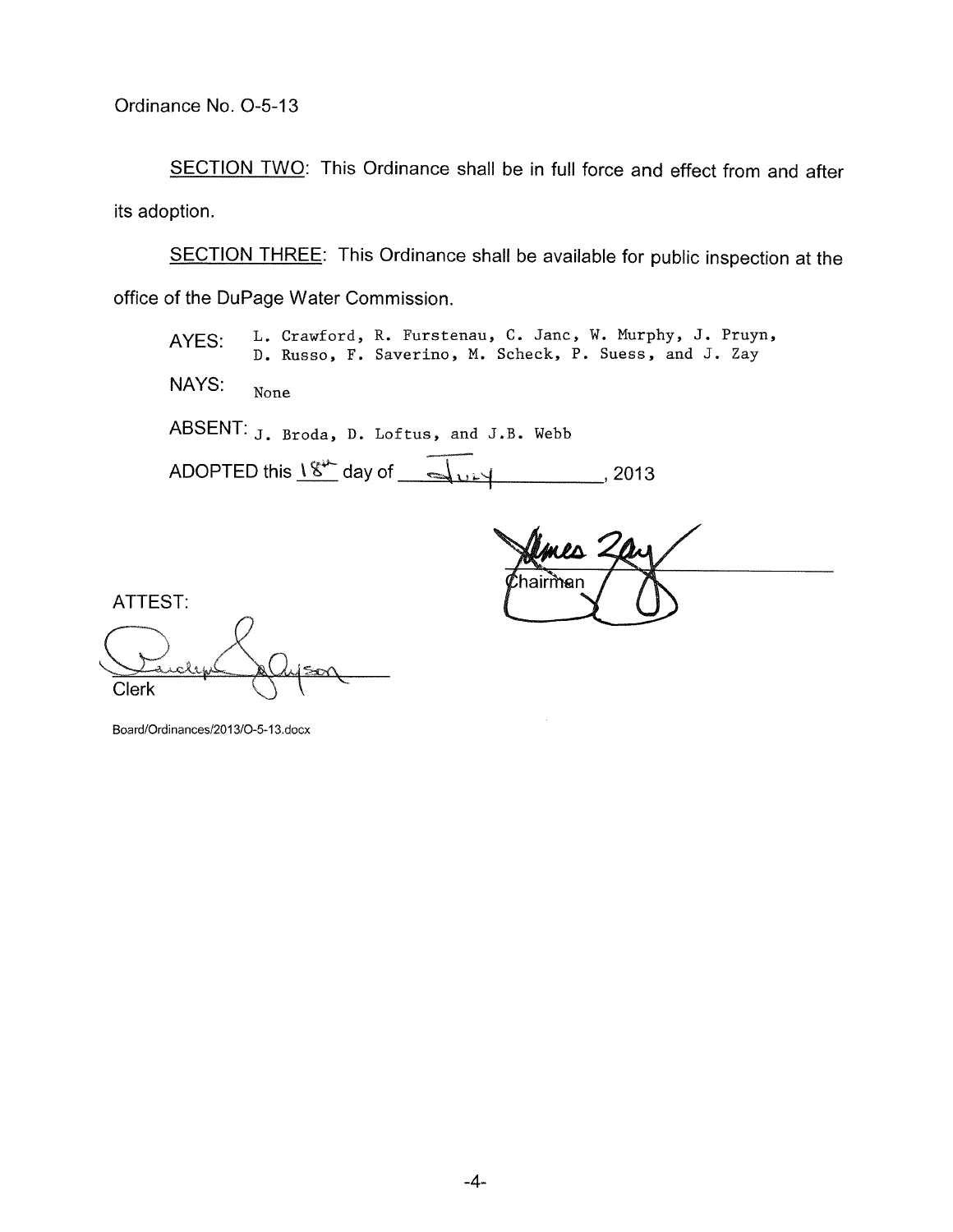STATE OF ILLINOIS ) SS COUNTY OF COOK )

**CERTIFICATION** 

I, the undersigned, do hereby certify that I am the duly qualified Clerk of the DuPage Water Commission, Counties of DuPage, Cook, and Will, Illinois, and as such Clerk, I am the keeper of the official journal of proceedings, books, records, minutes, and files of the DuPage Water Commission and of the Board of Commissioners thereof.

I do further certify that the attached is a full, true and complete copy of Ordinance No. 0-5-13: Annual Budget and Appropriation Ordinance for the Fiscal Year Commencing May 1, 2013 and Ending April 30, 2014.

IN WITNESS WHEREOF, I have hereunto affixed my official signature and the corporate seal of the DuPage Water Commission this  $\sqrt{8}$  day of  $\overline{\mathcal{L}}$ ulu  $\overline{\mathcal{L}}$ , 2013.

Carolyn Johnson Clerk

(SEAL)